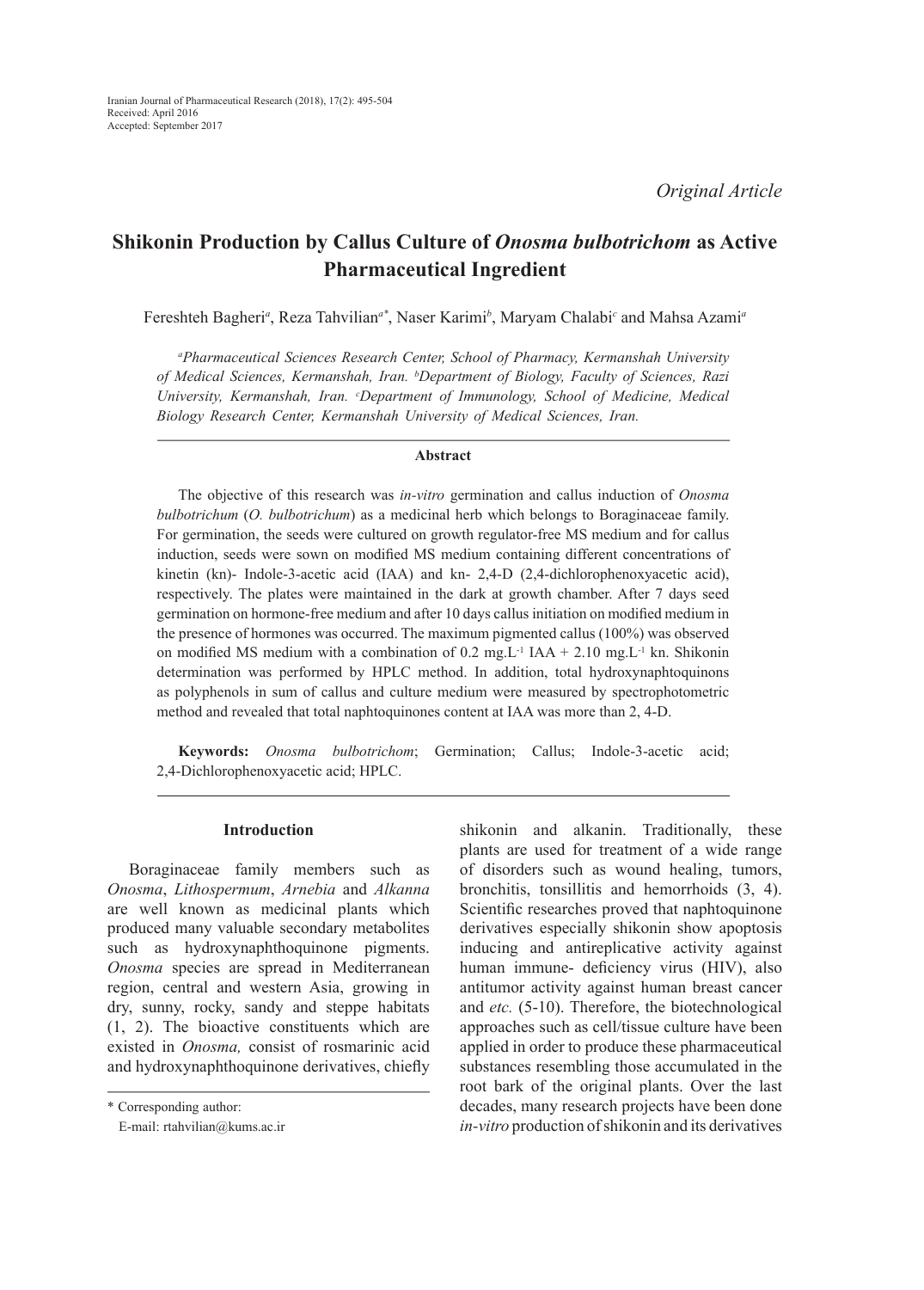by cell/tissue culture techniques. For example, callus induction of *Lithospermum erythrorhizon* (11), callus culture of *Echium lycopsis* (13), callus induction of *Arnebia euchroma* (14), shoots culture, suspension culture and protoplast culture of *Lithospermum erythrorhizon* (3, 6 and 15), callus culture of *Echium italicum* L. (16), as well as callus and cell suspension culture of *Arnebia euchroma* (17, 18). *Onosma bulbotrichum* is a member of Boraginaceae that is well- known as a rich source of secondary metabolites. The roots of this medicinal plant traditionally used for burn and wound-healing as ointment for thousands of years (19). With regards to rare geographical growing places and farming problems of *Onosma bulbutrichum*, economic and large scale production of shikonin is almost impossible. Therefore, the aim of this study was to utilize a certain method for germination and tissue culturing of *O. bulbotrichum* seeds.

## **Experimental**

#### *Reagents and materials*

*Onosma bulbotrichum* (*O. bolbutrichum*) was gathered from Harsin (1530 m, 35° 3′ 0″N, 46° 16′ 12″E) in July 2013, Kermanshah province, Iran. The taxonomic identification of plant materials was confirmed by a senior plant taxonomist, Dr. N. Jalilian, at Kermanshah Agriculture and Natural Resource Research Center, Iran. Shikonin was purchased from Sigma-Aldrich. HPLC grade methanol was obtained from Merck (Darmstadt, Germany). Chloroform and acetone were purchased from Merck.

# *Seed sterilization*

The seeds of *O. bolbutrichum* were thoroughly washed in a running tap water for 20 min. These seeds were then surface- disinfected by maintaining in 55 °C water bath for 10 min and immediately transferred to an ice bath. Next step of sterilization performed by 70% (v/v) ethanol for 30 sec and washing 3 times with distilled water to remove the ethanol, followed by 0.5% (v/v) sodium hypochlorite for 10 min and rinsed three times with sterile distilled water. Subsequently, to remove the hard and thick shell of seeds, equal contents of surface sterilized seeds were separated and carefully soaked in

15%  $H_2O_2$  for 5 min and washed four to five times with sterile distillate water again (20). The thick cortex of seeds was gently removed using sterile scalpel.

#### *Germination and callus initiation*

At all stages, germination and callus culture media based on MS and 1/2 MS basal medium with slightly changes containing replacement of appropriate amount of nitrate with ammonium and  $5\%$  (w/v) sucrose (50 g.L<sup>-1</sup>) was used. The pH was adjusted at 5.6-5.7 for seed germination and 5.8 for initiation and maintenance of callus.

Eight sterilized seeds were cultured in each petri dish containing hormone-free MS and MS medium (Murashige and Skoog) with 8% agar supplemented with  $2.10$  mg.  $L^{-1}$  kinetin as a cytokine phytohormone and auxins: 2, 4-D (0.2, 0.5 and 1 mg.L<sup>-1</sup>) and IAA (0.2, 0.5 and 1 mg.L<sup>-1</sup>) <sup>1</sup>). The plates were placed in a growth chamber at  $23 \pm 2$  °C under dark condition. Growing plantlets were appeared in hormone-free MS medium and calli in MS medium in combination with hormones after 7 and 10 days respectively. Plantlets and calli were sub cultured with 2 week intervals in 1/2 MS solid medium composed of 2.10 mg.L<sup>-1</sup> kn + 0.2 mg.L<sup>-1</sup> 2, 4-D and 2.10 mg. $L^{-1}$  kn + IAA. Then, 500 mg of one monthold undifferentiated callus were transferred into liquid medium in a 250 mL erlenmeyer flask containing 100 mL 1/2MS medium supplied with different concentrations of  $2$ ,  $4-D + 2.10$ mg.L<sup>-1</sup> kn and IAA (0.2 mg.L<sup>-1</sup> + 2.10 mg.L<sup>-1</sup> kn). All cultures were maintained at  $23 \pm 2$  °C on a rotary shaker with 100 rpm in darkness. The calli were sub-cultivated routinely every 2 weeks. Shikonin production induced in the callus cultures on 1/2MS medium. All of these stages were served under sterile condition.

## *Statistical analyses*

For calculation of callus induction rate, the number of callus in each individual treatment was recorded by counting and converting to a percentage. Six replicates and eight seeds in each replicate were applied. Analysis of variance (ANOVA) was used to evaluate the results;  $p <$ 0.05 and  $p < 0.01$  were considered significant. Data were analyzed using Statistica software. All results are shown as means  $\pm$  SE.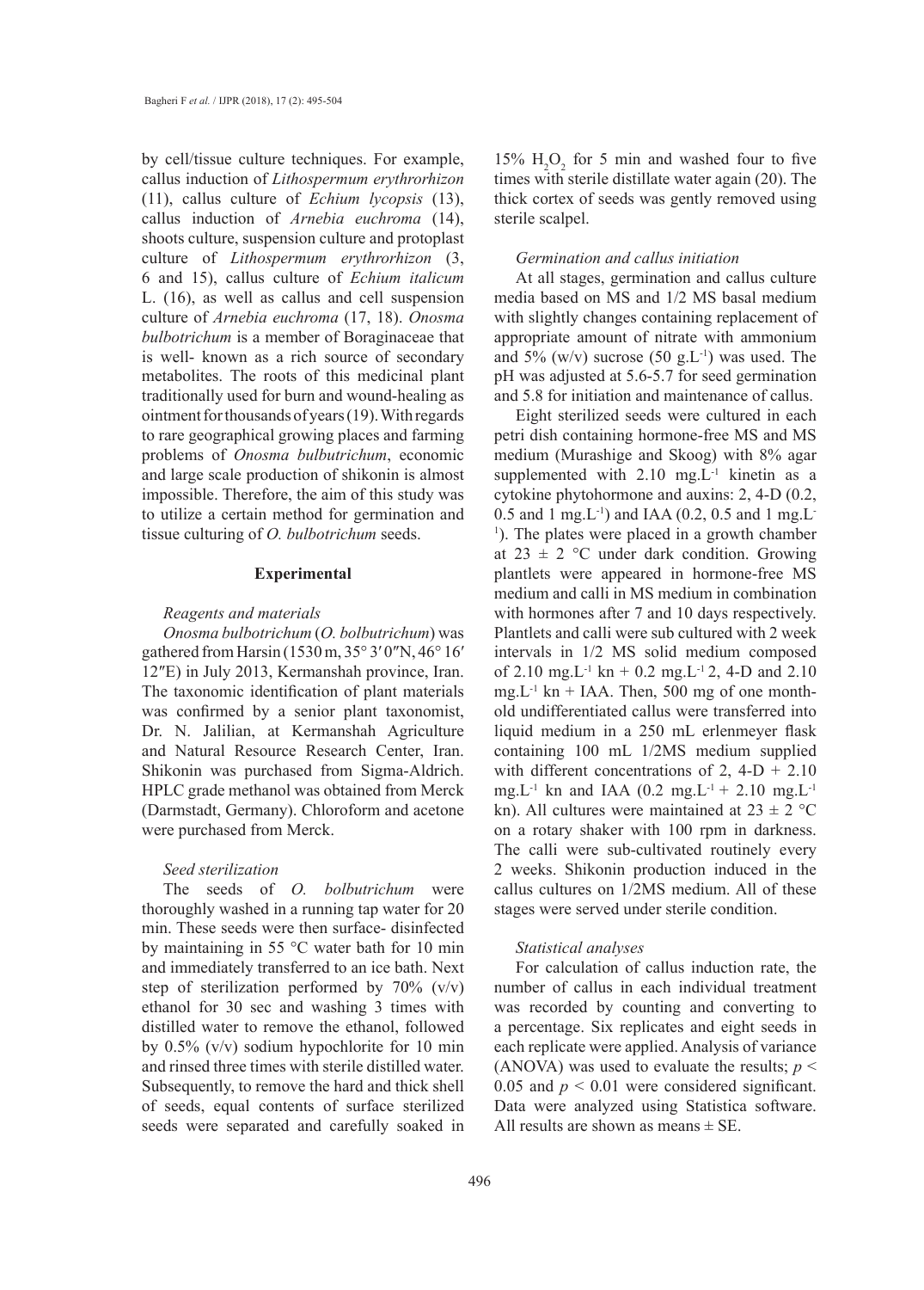#### *Extraction*

Red pigments of two and four-week-old fresh callus tissues cultured at liquid medium were completely extracted with acetone. The obtained extract was filtered and dried at room temperature to yield shikonin derivatives extract, which can be stored at 4 °C and used for further studies. Shikonin in suspension culture medium was extracted again with 150 mL of chloroform for 24 h at room temperature in the dark. Subsequently, content of total polyphenols and shikonin were determined by spectrophotometric and HPLC apparatus, respectively. The total shikonin yield reported by HPLC method that originated from 1/2MS medium supplemented by IAA 0.2 mg.L-<sup>1</sup> and kinetin is the sum of intracellular and extracellular shikonin yields.

# *Total phenolics determination method Gallic acid curve standard*

The method described by Gao *et al.* (21) was applied for total phenolic compounds measurement of sample extracts containing callus, liquid culture medium and nature root of plant, in which gallic acid as standard and folin-ciocalteu's reagent were utilized. A stock solution of gallic acid (100 μg/mL) using 50% methanol was prepared and diluted with double distilled water. Various concentrations of gallic acid  $(10, 20, 30, 40, 40, 50, mg.L^{-1})$  was taken and mixed by 5 mL of 10% folin solution. After 3 to 8 min incubation and under dark condition, 4 μL of 7.5% sodium carbonate solution was added to the mentioned solution. The absorbance of considered concentrations of gallic acid solution was measured at 765 nm using UV-VIS spectrophotometer Shimadzu UV mini-1240. The blank sample was prepared in the same way with 50% methanol instead of gallic acid. Ultimately, the standard curve was plotted using obtained absorbance of gallic acid.

## *Total phenolic compounds in extracts*

One- hundered μL of each plant extract was mixed by 500 μL of 10% folin solution. Above mentioned procedure was applied to recognize total polyphenols presence in samples but gallic acid was replaced by different concentrations of extract. The absorbance of all prepared samples was measured at 765 nm using a UV-VIS spectrophotometer. Finally, total polyphone of each sample based on gallic acid standard curve was calculated. All results were expressed as  $\mu$ g.mg<sup>-1</sup> gallic acid.

#### *HPLC–DAD Chromatographic method*

Quantitation of shikonin was achieved according to previous report (22). Analysis was performed using an Agilent-1100 HPLC instrument equipped with a Waters Symmetry Shield column (C18, 4.6 mm  $\times$  150 mm); with the volume injection set to 20 μL and a DAD (G1315C) coupled with a software HPLC/ DAD Chem Station (Rev.A.06.03) was used at a flow rate of 1.5 mL.min-1. The analysis was performed at room temperature. The mobile phase consisted of a mixture of 85% of A (MeOH) and 15% of B (water) during 20 min. Stock solution of shikonin  $(0.5 \text{ mg.mL}^{-1})$  was prepared in methanol solution.

## *Standard curve of shikonin*

For plotting the standard curve, different concentrations of shikonin was prepared by methanol  $(0.5-40 \text{ ug.mL}^{-1})$ . Twenty uL of shikonin dilutions were injected to HPLC and monitored at 520 nm. The area of the related peaks was calculated and the standard curve was plotted.

#### **Results and Discussion**

# *Callus culture*

Since the seeds were collected from nature, they had high bacterial and fungal contaminations. The best method for surface sterilization was using ethanol, sodium hypochlorite and  $H_2O_2$ after water bath treatment. Immersing the seeds in 55 °C water may cause starting fungal spore growth. Growing spores are halted immediately after putting them on the ice. Ethanol could remove the bacteria from surface of the seed. Also Hypochlorite and  $H_2O_2$  can destroy the fungal and bacteria on the surface of them.

Cultured seeds of *O. bolbutrichum* in free hormone MS media showed a high capacity for germination without any significant differences (more than 95%) while both callus initiation and maintenance of plant cell culture depend on media supplemented by auxin and cytokinin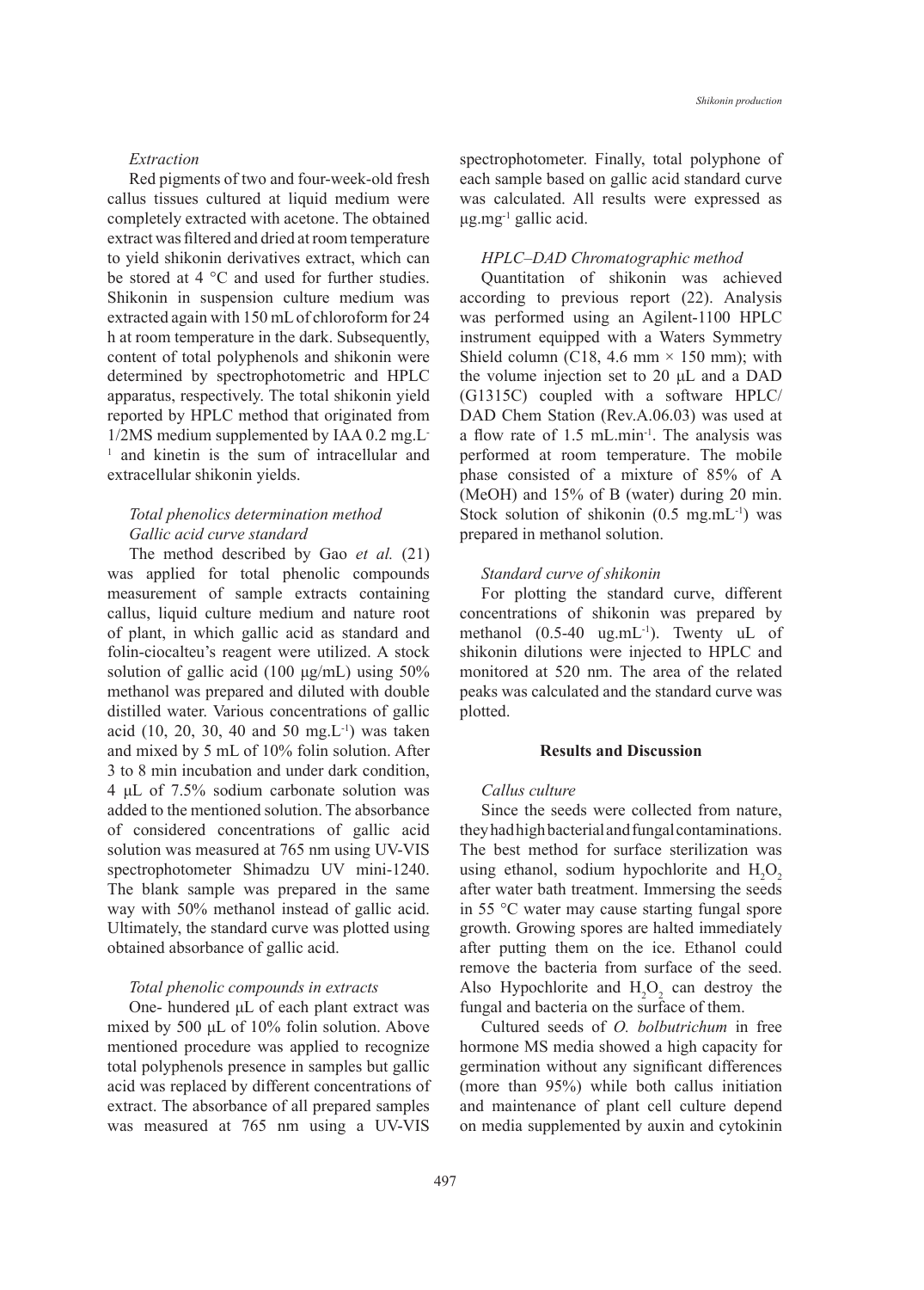

Figure 1. Seed germination and callus induction of O. bolbutrichum. (A) germination of seeds on free growth factor MS medium (B) appearance of callus without pigment production on MS medium with 2.10 mg.L<sup>-1</sup> kn and 1 mg.L<sup>-1</sup> 2, 4-D. (C) pigmented and nonpigmented calli on MS medium supplement with 2.10 mg.L<sup>-1</sup> kn and 0.2 mg.L<sup>-1</sup> 2, 4-D. (D) dye formation in liquid 1/2MS medium containing 0.2 mg.L<sup>-1</sup> IAA.  $\frac{1}{2}$  mg.L-1  $\frac{1}{2}$  mg.L-1  $\frac{1}{2}$ 

growth factors (Figure 1). As shown in the rate are disp Figure 1, obtained callus of cultured seeds in terms of color production developed into two types of callus with different colors, including non-pigmented callus and red pigmented callus. Callus cultures that originally derived from *O. Bolbutrichum* seeds could be initiated in MS medium supplied with 2.10 mg.L-1 kinetin and different auxins. As illustrated in Figure 2, the highest percentage of callus induction was observed in 2, 4-D 1 mg.L-1. But these calli failed to produce naphthoquinone pigments (Table 1). Statistical analysis showed that the callus induction rate varied significantly between 2 different types of auxins used.

The effects of two types of auxins applied in MS media on the pigmented callus induction

rate are displayed in Figure 2, in which callus induction rate occurred in the presence of 0.2 mg.L-1 IAA. Moreover, there were important differences between different auxins within MS media used. IAA was more effective in the induction of pigmented callus. The pigmented callus cultured in modified MS media containing 2, 4-D showed lower content of shikonin derivatives than those cultured in media including IAA.

Optimal concentration of hormone is important for maximization of final metabolite concentration in the culture. The optimal amount of hormone (0.2 mg.L-1 IAA) was determined based on its effect on productivity of the pigment and applied in the subsequent works. In addition, shikonin synthesis of nonpigmented calli treated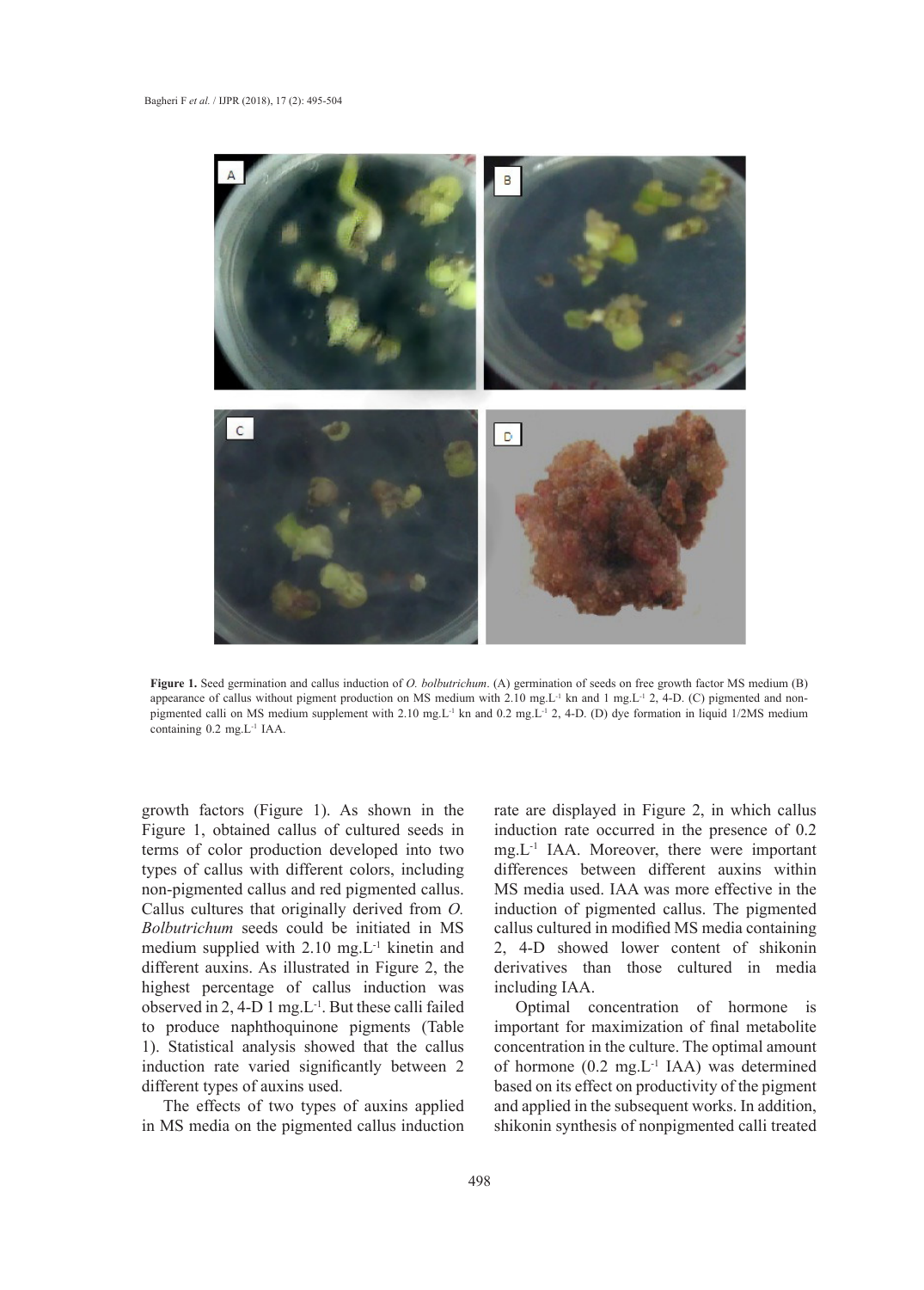

Figure 2. Effects of different concentrations of growth factors on callus initiation of O. bolbutrichum seed culture. \*Represents significant *bolbutrichum* seed culture. \*Represents significant difference at *p* < 0.05 (\*) and *p* < difference at  $p < 0.05$  (\*) and  $p < 0.01$  (\*\*, \*\*\*).

with various concentrations of 2, 4-D in MS medium induced when they transferred to the *Fresh weight calculations*  MS/2 medium supplied 0.2 mg.L-1 IAA.

# *Fresh weight calculations*

Callus growth rate was associated with hormone type under the same condition of medium. It is validated that CIRFW frequency culture medium types can be impressive. in MS medium significantly is higher than other media. Figure 3 displays that the highest *Polyphenol measurment* fresh weight was obtained when the calli were cultured in a liquid medium containing 2,4- D whereas the lowest rates of cell division observed when the culture medium included IAA in spite of its high ability for production of conversion into reactive oxyradion  $\mathcal{C}$  is in type in type in type in type  $\mathcal{C}$ 

red pigment. As revealed in Figure 4 there is also a significant difference between 2,4-D, IAA and free hormone medium. It was found that the 2, A-D hormone had noticeable influence on callus growth rate was associated with the same condition of the same condition of the same condition of the same condition of the same condition of the same condition of the same co veight calculations extends that callus growth. Several researches proved that callus growth rate was associated with growth depends on the kind of medium (14, 23). This project reveals that both hormones and culture medium types can be impressive.

# *Polyphenol measurment*

Polyphenolic compounds are benefit n a liquid medium containing 2,4- constituents of medicinal plants due to their s the lowest rates of cell division strong antioxidant activity. This activity is when the culture medium included mostly performed by preventing hydroperoxide  $\frac{1}{2}$ conversion into reactive oxyradicals, chelating



Figure 3. Effects of auxin kinds on growth of *O. bolbutrichum* calli cultured on MS liquid medium, significant at  $p < 0.01$ .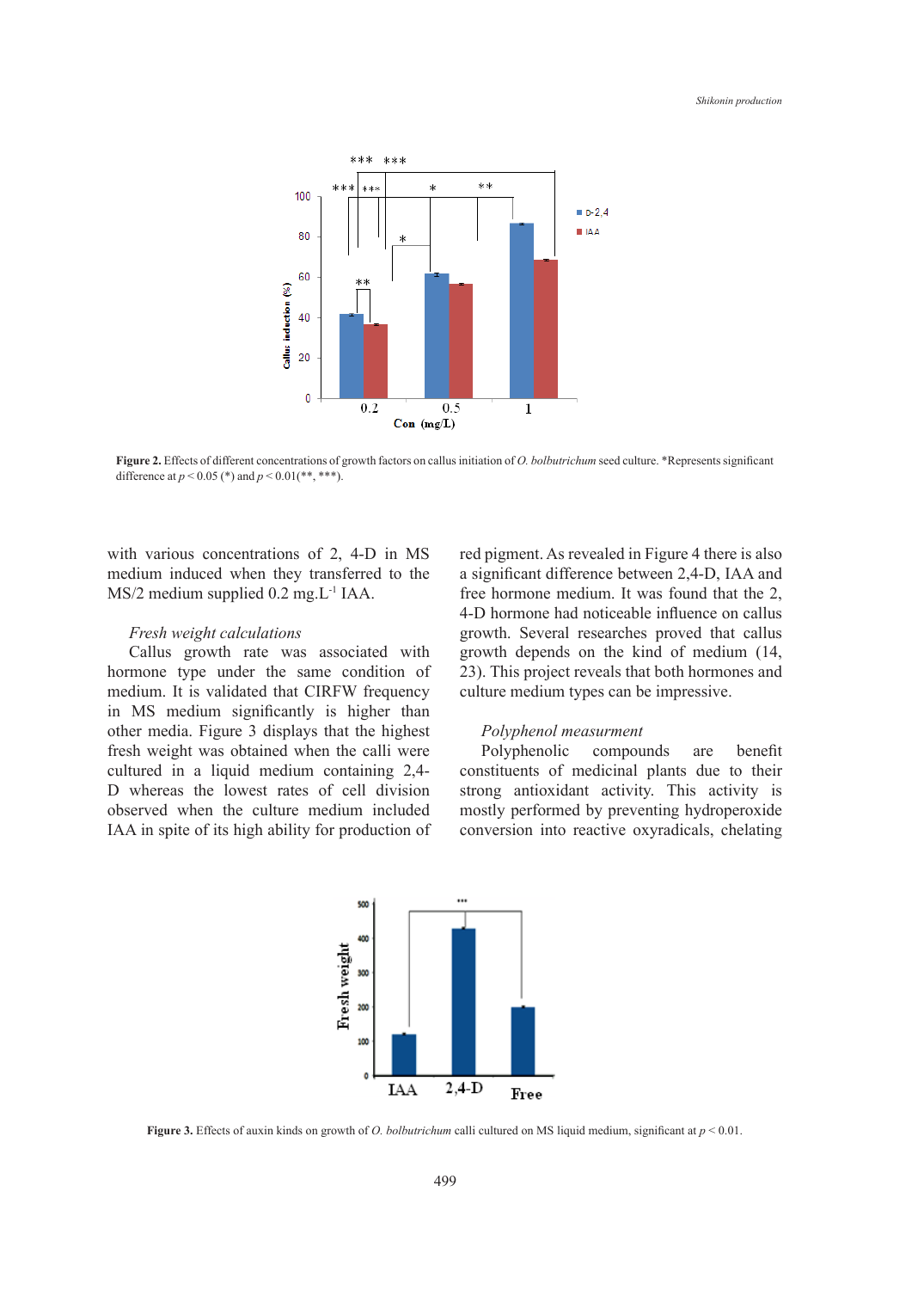|                             | Non pigmented callus $(\% )$ mean $\pm$ SE | Pigmented callus $(\% )$ mean $\pm$ SE |
|-----------------------------|--------------------------------------------|----------------------------------------|
| $IAA$ (mg.L <sup>-1</sup> ) |                                            |                                        |
| 0.2                         |                                            | $68.33 \pm 0.28$                       |
| 0.5                         | There were no non pigmented callus         | $56.67 \pm 0.17$                       |
|                             |                                            | $36.67 \pm 0.24$                       |
| 2, 4-D $(mg.L^{-1})$        |                                            |                                        |
| 0.2                         | $41.66 \pm 0.38$                           | $30 \pm 0.54$                          |
| 0.5                         | $61.66 \pm 0.37$                           | $15 \pm 0.33$                          |
|                             | $86.66 \pm 0.24$                           | $8.33 \pm 0.33$                        |

**Table 1.** Pigmented and non-pigmented callus percentages in presence of different concentrations of auxin hormones. Mean comparisons were performed by Tukey's multiple range tests.

\*Represents significant difference  $(p < 0.05)$ .

redox-active metal ions and inactivating lipid free radical chains. The relationship between polyphenol compounds yield and varied hormones and 14 day and 28 day of cultured calli on MS liquid medium in *O. bolbutrichum* cultures are presented in Figure 5. Spectrophotometric analysis of calli with medium extracts revealed that the most significant enhancement of polyphenol production in MS media in combination with  $0.2$  mg.  $L^{-1}$  IAA was observed, with volumetric naphtoquinon yields of 635.6 and 928.7 µg/mg after 2 and 4 weeks, respectively. The yields

of total naphtoquinons on modified MS media containing  $0.2 \text{ mg}$ . L<sup>-1</sup> 2, 4-D after 2 and 4 weeks were 446 and 463 µg.mg<sup>-1</sup> were respectively. Reaching at the stationary phase of growth, total content of pigments is enhanced in parallel with it from 2 weeks until 4 weeks (24).

## *HPLC analysis*

Linear standard curve was plotted by five replicates with each standard. High correlation coefficient and good linear calibration curve was obtained for the reference compound  $(R^2>0.994)$ . After a 4-weeks culture period, the extract of



Figure 4. Effects of auxin types on red pigmented and nonpigmented callus production in callus cultured on modified MS medium at 25 <sup>o</sup>C in the dark. Error bar: SE. (n = 6). \*Represents significant difference at  $p < 0.05$  (\*) and  $p < 0.01$  (\*\*, \*\*\*).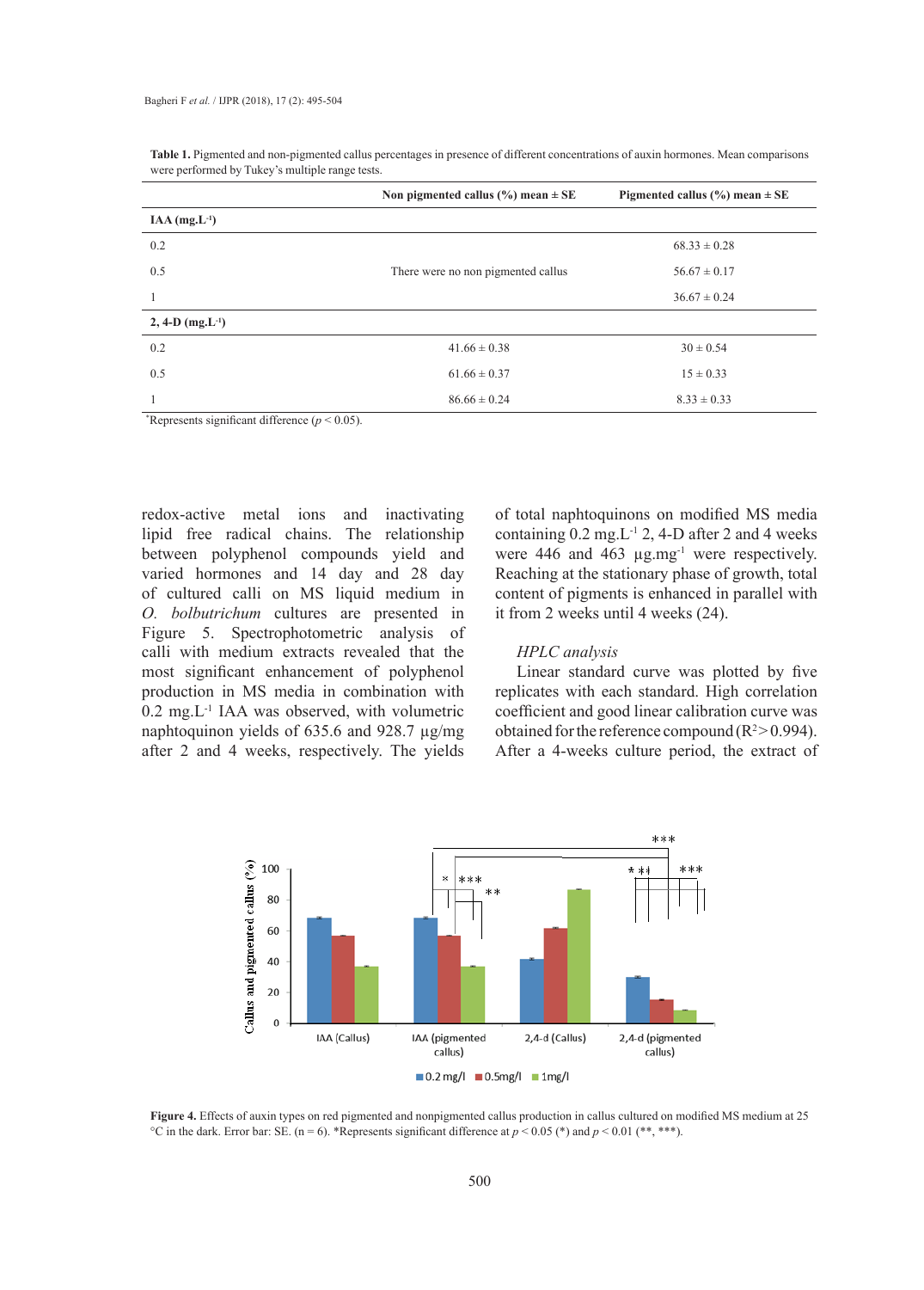

**Figure 5.** Total phenomenology of *D. bolbutrichum* and *phenomenology* (*p*  $\frac{1}{2}$   $\frac{1}{2}$   $\frac{1}{2}$   $\frac{1}{2}$   $\frac{1}{2}$   $\frac{1}{2}$   $\frac{1}{2}$   $\frac{1}{2}$   $\frac{1}{2}$   $\frac{1}{2}$   $\frac{1}{2}$   $\frac{1}{2}$   $\frac{1}{2}$   $\frac{1}{2}$   $\frac{$ **Figure 5.** Total phenolics of *O. bolbutrichum*. There were significant differences ( $p < 0.01$ ) among total phenolics of the callus and its medium extract supplemented by IAA. While the level of phenolic compounds in sum of callus and its medium extract treated 2, 4-D

callus cultures growing in MS/2 liquid medium supplemented with  $0.2$  mg. L<sup>-2</sup> IAA along with its medium were analyzed for phytochemical characterization. Shikonin was identified and *HPLC analysis* quantified in the callus and its medium extracted as well as in the roots of the natural plant (Figure 6). Shikonin content in sample and intact root (control) are presented in Table 2. Calli and its medium after 4 weeks of growth show a shikonin production about 2.6 times higher than in the root of the wild plant as the bark root where shikonin accumulates in natural conditions (Figure 7). Optimum concentrations and combinations of hormones for callus induction (1 mg.L-1 2, 4-D) and pigment production (0.2 mg.L-1 IAA) were obtained.

## **Discussion**

Wide applications in Medical and

Pharmaceutical fields have attracted interests in producing natural sources of shikonin/alkanin derivatives (25, 26). Tissue culture is the most appropriate method for accurate usage of these components that can be resulted in preservation e roots of the natural plant (Figure of this endangered species. There are no ontent in sample and intact root previous reports of seed germination and callus resented in Table 2. Calli and its induction of *O. bolbutrichum*. In this research, a simple *in-vitro* technique for rapid germination weeks of growth show a shikohin supplemented with  $m$ -*viro* elemented to Taplei germination to the supplemented with 2.6 times higher than in the root (after  $7$  days) and callus initiation (after  $10$ ) and the bark root where shikonin days) was exerted. Previous researches on 1 natural conditions (Figure 7). initiation or production of shikonin derivatives entrations and combinations of in the cell suspension cultures of other members allus induction  $(1 \text{ mg.L-1 2, 4-D})$  of Boraginaceae have proven that both cell growth rate and production of shikonin depend on the kind of the media, specially the source of nitrogen in media (27). Likewise, constant production of these metabolites was performed in the culture media when nitrate served as nitrogen source. It has been proven that the

Table 2. The fresh weight percentages of calli. The values were means of six replications  $\pm$  standard error had significant differences at  $p \le 0.01$ .

| Fresh weight | <b>Free hormone</b>  | IAA                  | $2,4-D$             |
|--------------|----------------------|----------------------|---------------------|
|              | $199.25 \pm 2.8$ *** | $120.8 \pm 3.16$ *** | $429.1667 \pm 3.53$ |
|              |                      |                      |                     |

\* Represents significant difference at *p* < 0.01 (\*\*\*).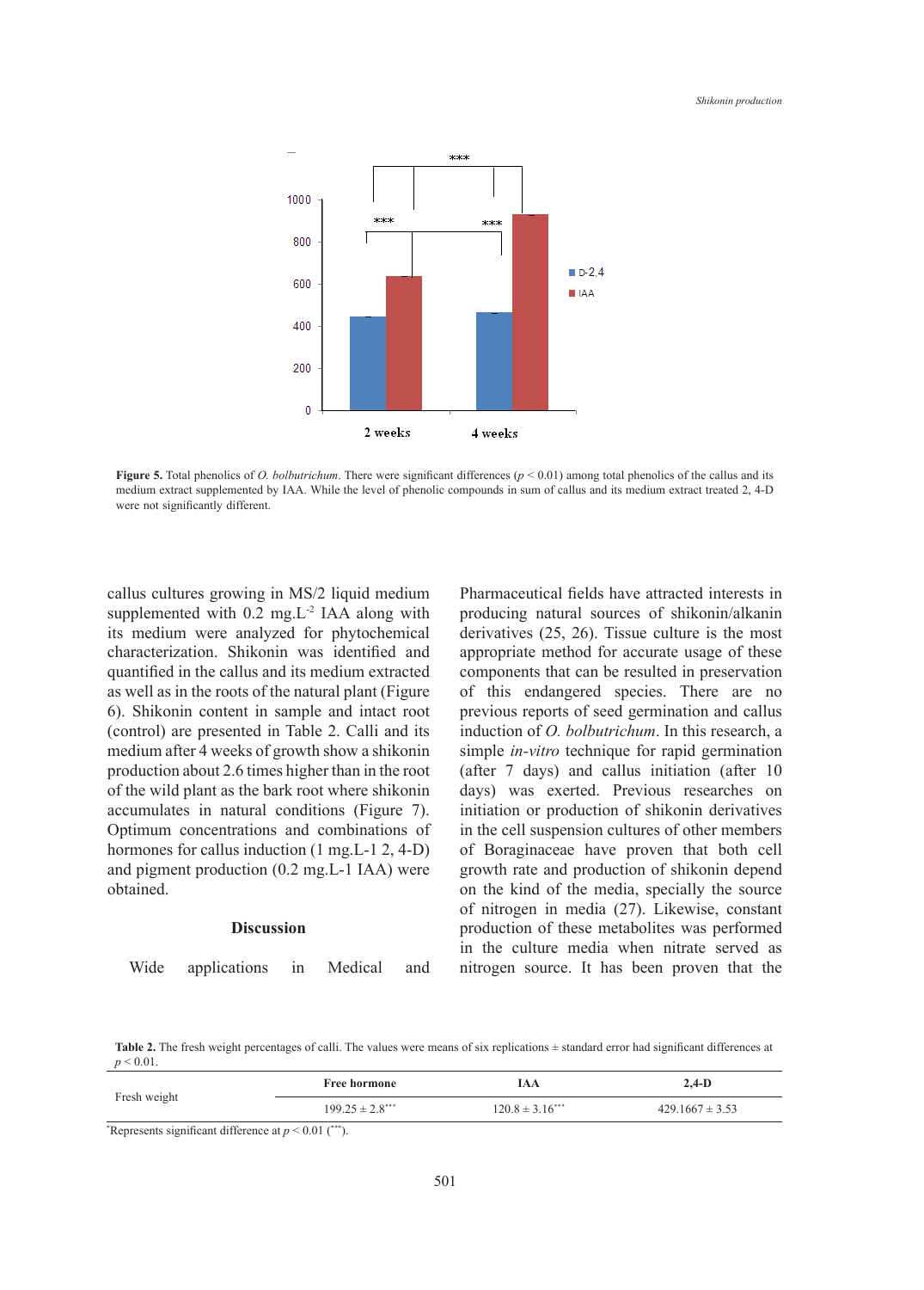

**Figure 6.** (A) Chromatogram of HPLC analysis belong to shikonin standard in 20  $\mu$ g.mL<sup>-1</sup>, (B) extract of natural root bark and (C) callus towards its medium containing 0.2 mg L<sup>-1</sup>JAA in 5 replicates towards its medium containing 0.2 mg.L<sup>-1</sup> IAA in 5 replicates.



Figure 7. Shikonin accumulation in sum of callus and its medium containing IAA 0.2 mg.L<sup>-1</sup> after 4 week culture and natural root extracts. Error bar: SE,  $(n = 5)$ .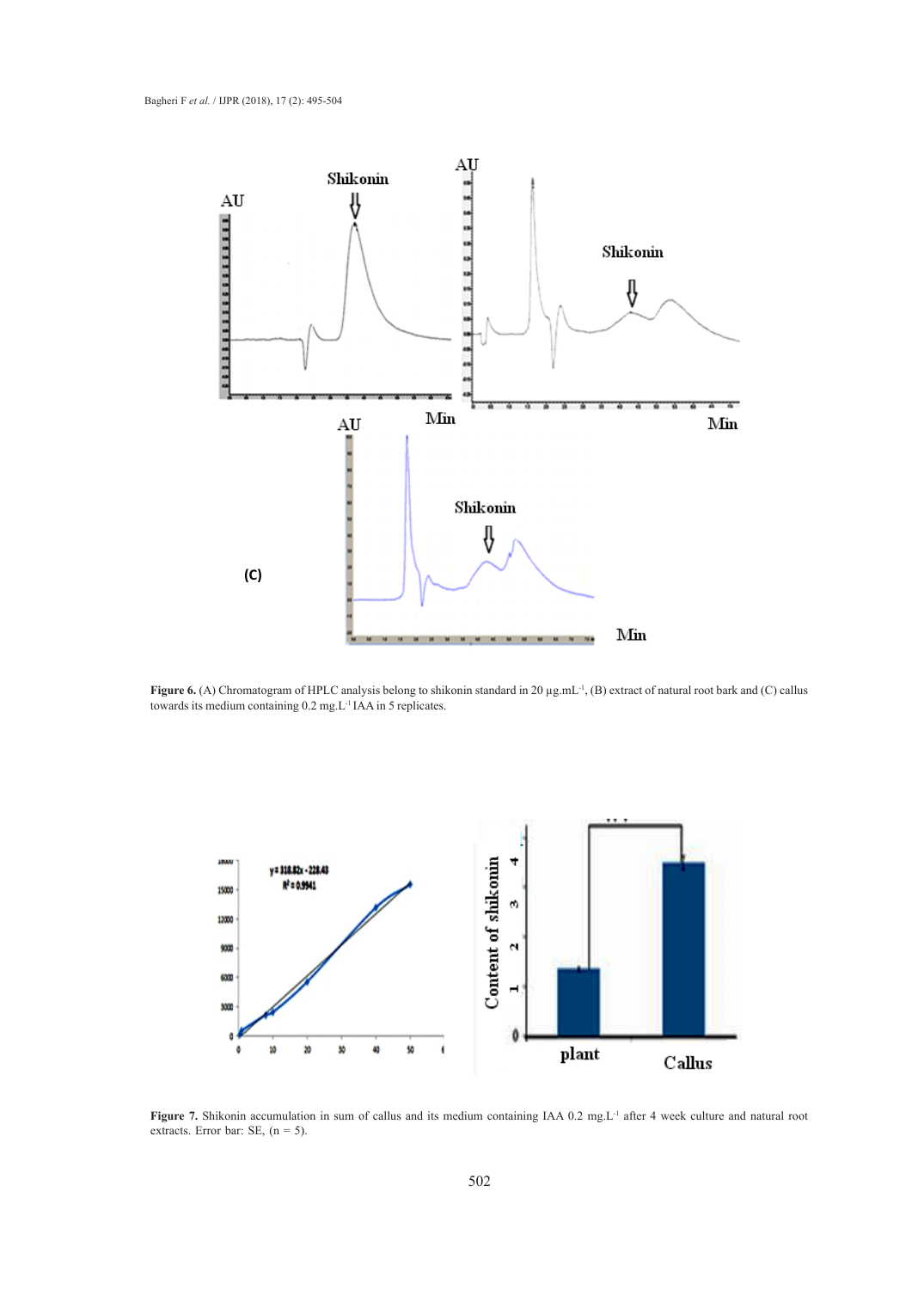synthesis of shikonin derivatives would not happen when ammonium ion is exerted as the source of nitrogen (28). Therefore, it was decided to remove ammonium and replace it by nitrate. Mizukami *et al.* have reported that both growth and formation of shikonin derivatives were increased in presence of 5% w/v of sucrose concentration (5). Thus, 5% w/v concentration of sucrose for germination as well as induction and maintenance of callus was selected. The effect of hormone types on callus induction and naphthoquinone production has been previously reported in other Boraginaceous family plants (16, 20, 27, 29 and 30). Outcome of this research also represented the significance of the auxins on the callus growth and red pigment production. The effects of kinetin towards different auxins on *Onosma* cultures are shown in Figures 1 and 2. Results of the present study, similar to above mentioned researches, confirmed that pigment formation in *in-vitro* culture of Boraginaceae family plants was inhibited by 2, 4-D. It probably can be a reason for lowest percentage of pigmented callus treated with 2, 4-D. Several tissue culture methods have been carried out for production of naphtoquinones at large scale in many members of Boraginaceous species. In this research, it has suggested that shikonin synthesis is stimulated by the IAA phytohormone (16, 26 and 27). Likewise, as last works, the pigment content increased when callus of *O. bolbutrichum*  was grown on culture medium containing IAA hormone and the highest percentage pigment production of callus tissues was belonged to  $0.2$  mg. L<sup>-1</sup> IAA. The extensive investigation of the production of shikonin and its derivatives through the callus tissue indicated that shikonin acetate was major constitute within other plants of this family. Based on these findings, as shown in Figure 6, likely a long pick emerged after shikonin may be related to shikonin acetate.

#### **Conclusion**

To sum up, the outcomes reveal that callus culture is a suitable method for production of valuable natural secondary metabolites biosynthesized by scarce and endangered plant species. In this study, some changes in culture conditions such as culturing and maintaining media as well as applying different concentration of two type auxin hormones increased the content of shikonin and its derivatives as active pharmaceutical ingredients. The results showed that *O. bolbutrichum* can be introduced as a considerable source for scale up production of hydroxynaphtoquinones.

#### **Acknowledgement**

We would like to thank of Department of Pharmaceutics, School of Pharmacy, Kermanshah University of Medical Sciences (KUMS), Kermanshah, Iran for financial supports. This work was performed at the Department of Pharmaceutics, School of Pharmacy. Likewise, some lab supplies were provided by Department of Biology, Faculty of Science, Razi University, Kermanshah, Iran.

#### **References**

- Kolarčik V, Zozomová-Lihová J and Mártonfi P. (1) Systematics and evolutionary history of the Asterotricha group of the genus *Onosma (*Boraginaceae) in central and southern Europe inferred from AFLP and nrDNA ITS data. *Plant Syst. Evol*. (2010) 290: 21-45.
- Özcan T. Characterization of *Onosma bracteosum*  (2) *Hausskn. & Bornm*. and *Onosma thracicum Velen*. Based on fatty acid compositions and  $\hat{I}$  +-Tocopherol contents of the seed oils. *IUFS J. Biol*. (2009) 68: 75- 83.
- Chung BY, Lee YB, Baek MH, Kim JH, Wi SG and (3) Kim JS. Effects of low-dose gamma-irradiation on production of shikonin derivatives in callus cultures of *Lithospermum erythrorhizon S. Radiat. Phys. Chem*. (2006) 75: 1018-23.
- Ge F, Yuan X, Wang X, Zhao B and Wang Y. Cell (4) growth and shikonin production of *Arnebia euchroma* in a periodically submerged airlift bioreactor. *Biotechnol. Lett*. (2006) 28: 525-9.
- (5) Chen X, Yang L, Zhang N, Turpin JA, Buckheit RW, Osterling C, Oppenheim JJ and Howard OZ. Shikonin, a component of Chinese herbal medicine, inhibits chemokine receptor function and suppresses human immunodeficiency virus type 1. *Antimicrob. Agents Chemother.* (2003) 47: 2810-6.
- (6) Nam KN, Son MS, Park JH and Lee EH. Shikonins attenuate microglial inflammatory responses by inhibition of ERK, Akt, and NF-κB: Neuroprotective implications. *Neuropharmacology* (2008) 55: 819-25.
- (7) Yang H, Zhou P, Huang H, Chen D, Ma N, Cui QC, Shen S, Dong W, Zhang X, Lian W and Wang X. Shikonin exerts antitumor activity via proteasome inhibition and cell death induction *in-vitro* and *in-vivo*.